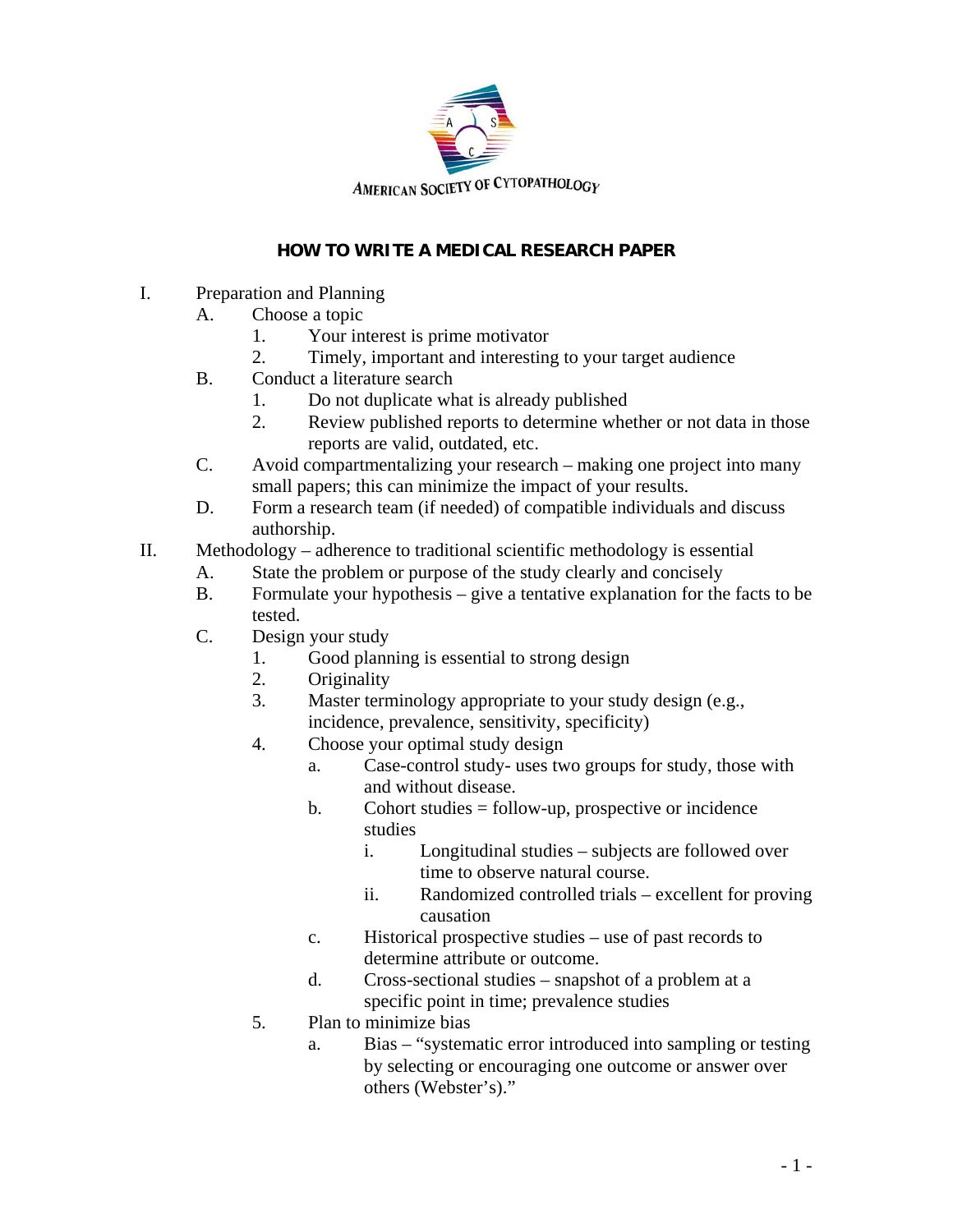- b. Research specific types of bias and epidemiologic methods for your particular study design and topic
- c. Selection bias to avoid choose a random sample from a stable population and get adequate follow-up
- d. Response bias respondents differ systematically from non-respondents.
- e. Information, or measurement, bias systematic difference among the measurements recorded in different study groups.
- f. If bias occurs, try to measure its effects and adjust you statistics accordingly.
- g. Use randomization and blinding to minimize bias
- 6. Design a short but comprehensive data collection form.
	- a. Ask experienced researcher to critique your form
	- b. Conduct a pilot test of your form.
	- c. Test for reliability and validity.
- 7. Determine eligibility for your study group should be a homogeneous as possible.
	- a. Define criteria for inclusion and exclusion must be clearly objective.
- 8. Always protect patient confidentiality.
- 9. End points and outcome
	- a. Choose the optimal unit of analysis before your start your data collection.
	- b. Anticipate extraneous variables that could distort you data.
	- c. Use your literature search to identify variables that could affect your data.
	- d. Distinguish between independent and dependent variables; record outcome with several variables
	- e. Choose variables that can be quantified; measure variables as precisely as possible
- 10. Determine sample size needed to produce good statistical results or definitively answer your research question.
- 11. Prepare for your statistical analysis
	- a. Consider how to measure each of your variables.
	- b. Organize your variables into logical groups.
	- c. Establish a valid control group (if needed).
	- d. Determine a length of follow-up (if needed).
- D. Collect the data
	- 1. Obtain and carefully record your findings.
	- 2. Periodically monitor progress of the study to assure that protocol is being followed and data are complete and accurate.
	- 3. Monitor for potential problems and needs for revision of elements of the study design.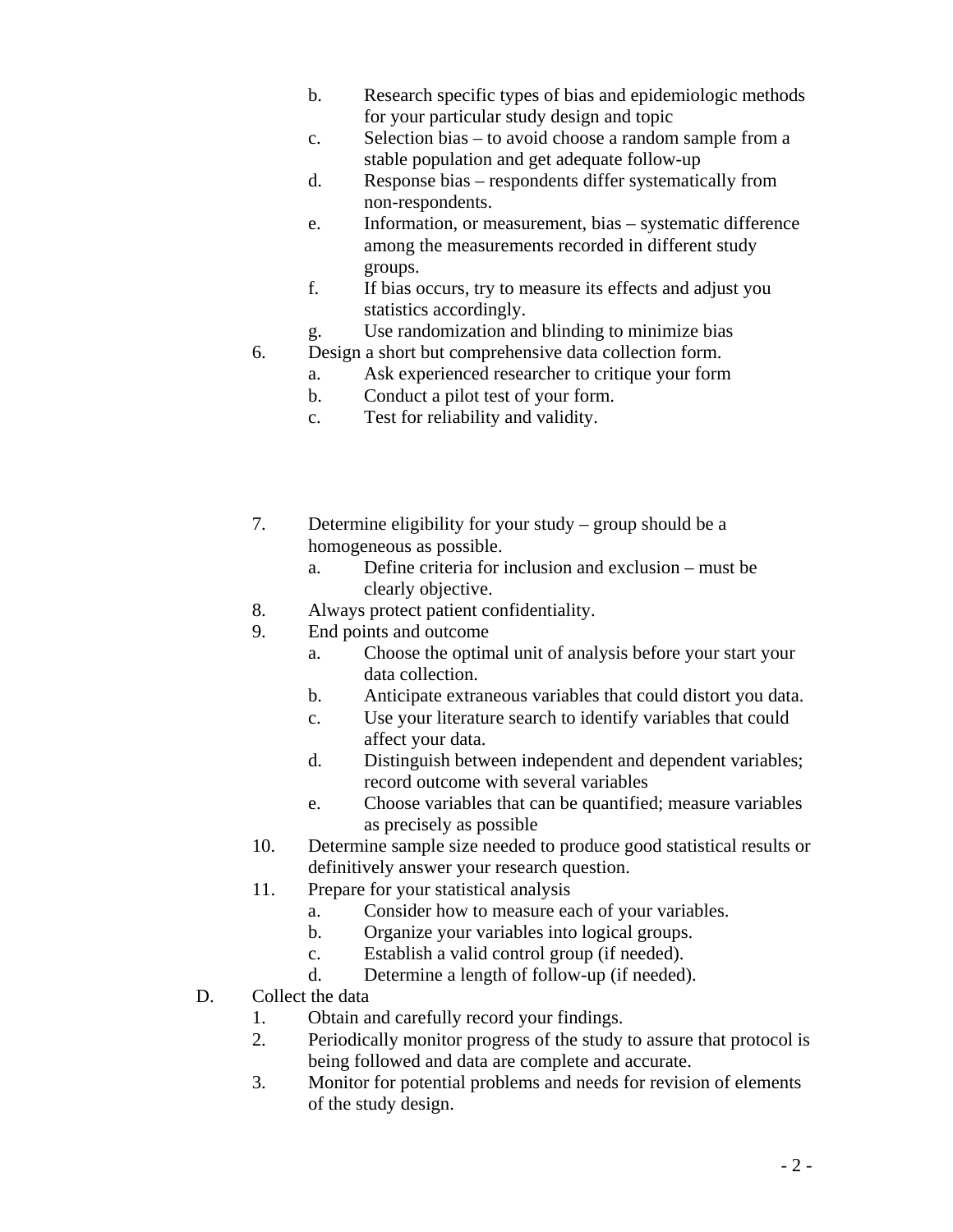- 4. Build your database with statistical analysis in mind.
- 5. Clean and freeze data in advance of analysis.
- E. Analyze and interpret the data keep an open mind and let the data reveal the truth.
	- 1. Univariate analysis "characterized or depending upon only one random variable (Webster's)."
	- 2. Multivariate analysis "having or involving a number of independent mathematical or statistical variables (Webster's)."
- III. Writing the Paper should read like a research report not a dissertation.
	- A. Choosing a title short, concise, easy to understand and gives accurate idea as to methodology and content.
	- B. Abstract the gateway to your paper, be sure it is well written.
		- 1. Demonstrate that your findings are important and study was carefully done.
		- 2. State your objectives clearly and concisely.
		- 3. Avoid having the same sentences in your abstract and in the body of the paper.
		- 4. Keep it short but do not exclude key information briefly state your findings.
	- C. Introduction
		- 1. Go right to the essence of the problem or premise of the article in order to focus the reader's attention.
		- 2. Provide adequate background information; use the literature to enhance your introduction.
		- 3. Define terms used in the title, as needed.
		- 4. Describe the purpose of your paper clearly and concisely.
	- D. Methods
		- 1. Provide ample details and organize in a meaningful way.
		- 2. Describe all aspects of the study design and how the data were collected.
		- 3. Describe data collection in detail (who, what, when, where, how, why?)
		- 4. Define all your variables.
		- 5. Statistical analysis make this easy to understand and define what is statistically significant.
			- a. Provide reproducible details of the statistical methods used in the data analysis.
	- E. Results
		- 1. Present your results with confidence and provide your data in natural order.
		- 2. Begin with the major positive findings; give negative findings at the end of the results section.
		- 3. Present statistical information using statistical terms appropriately.
		- 4. Be sure that this section is comprehensive and convincing.
		- 5. Acknowledge any problems with data (e.g., small sample size, limited follow-up time, etc.)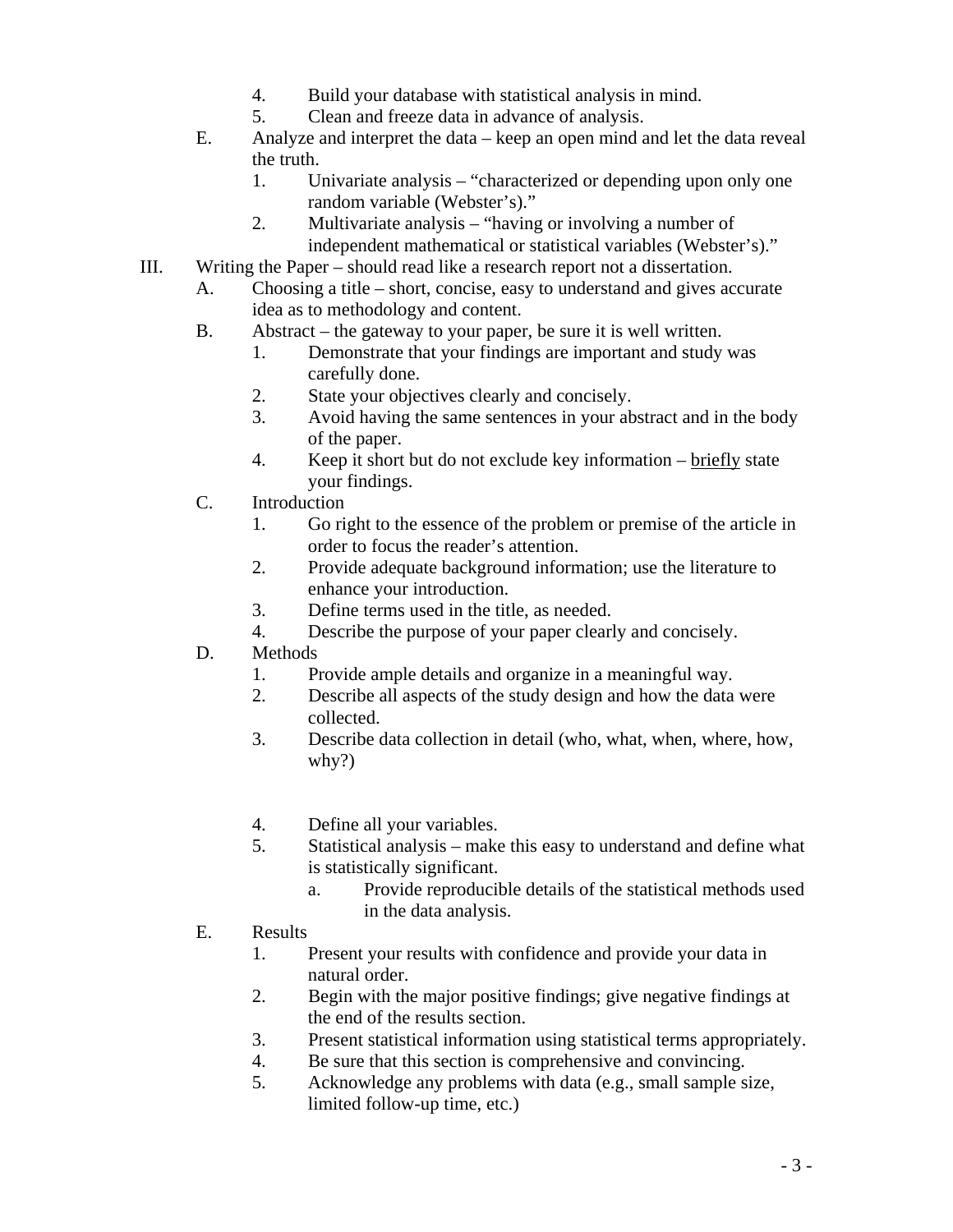- 6. Present data for similar variables consistently.
- 7. Use well-designed tables, graphs, flow charts, histograms, and figures; be sure to cite and summarize these in the text.
	- a. Simple and self-explanatory and not a repetition of the written text.
	- b. Use consistent formats; clearly define all terms.
	- c. Provide units for each variable.
	- d. Include clearly written legends for each figure.
- 8. Present adverse outcomes perceptively.
- F. Discussion
	- 1. Begin with your most important point.
	- 2. Confine the discussion to your results and comparison of your results with other data in the published literature.
	- 3. Provide practical information and emphasize any new information that your results provide.
	- 4. Keep the discussion focused; avoid lengthy rambling discussions.
	- 5. Discuss the implications of your findings.
	- 6. Consider other explanations for your results, if appropriate.
	- 7. Discuss any limitations of your study.
- G. Conclusions
	- 1. Conclusions should be clear and strong.
	- 2. Be sure that your conclusions are fully supported by the results presented.
	- 3. Limit conclusions to boundaries of the study presented.
	- 4. Describe any further research that should be considered, if applicable.
- H. References
	- 1. Use full-length articles from peer-reviewed journals; you may also use articles accepted for publication but not yet in print ("in press").
	- 2. Make sure that all required information is complete and accurate.
	- 3. Limit list to key citations; appropriate, recent or review references; do not use a long bibliography.
	- 4. Appropriately cite references throughout the paper.
	- 5. Refer to reference guidelines for targeted journal.
- IV. Submitting the Paper for Publication
	- A. Selecting a journal choose the journal most appropriate to the content and reader interest of your study or topic.
	- B. Read and follow the "Guidelines for Authors" of the target journal.
	- C. Be sure you understand issues of copyright; get permission to use copyrighted material, if necessary.
	- D. Organize all of your materials into a manuscript for submission.
		- 1. Cover letter.
		- 2. Title page.
		- 3. Abstract and key words.